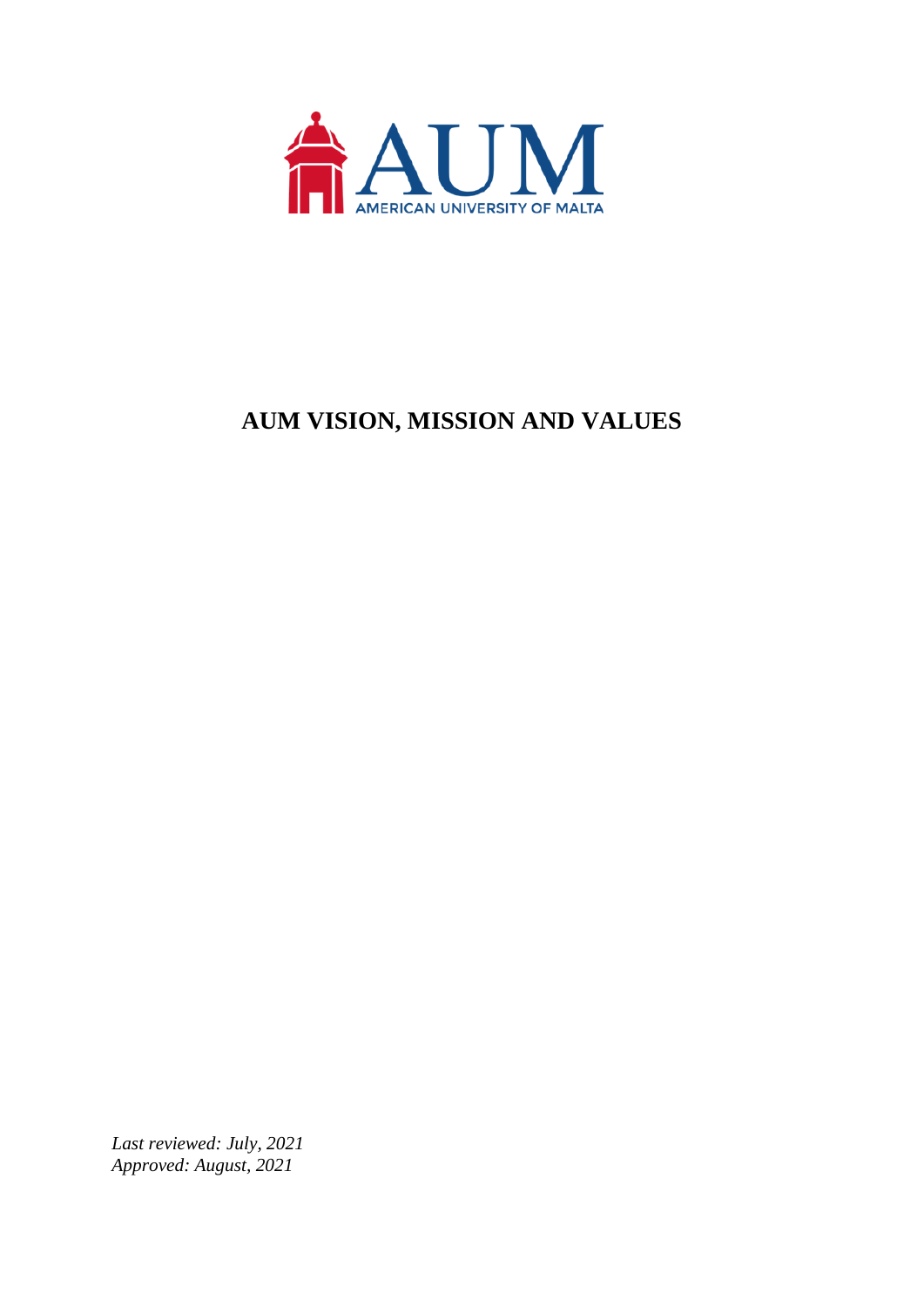

# **Approval Proforma**

| Name of the<br><b>Board</b> | <b>Authorized to</b><br>sign | Name of the<br>document/<br>decision | <b>Approval Date</b> | <b>Signatures</b> |
|-----------------------------|------------------------------|--------------------------------------|----------------------|-------------------|
| Board of                    | Chair                        | AUM Vision,                          |                      |                   |
| <b>Trustees</b>             |                              | Mission and                          |                      |                   |
|                             |                              | Values                               |                      |                   |
| University                  | Chair, CEO                   | AUM Vision,                          |                      |                   |
| Council                     |                              | Mission and                          |                      |                   |
|                             |                              | Values                               |                      |                   |
| Academic                    | Chair, Provost               | <b>AUM Vision,</b>                   |                      |                   |
| Council                     |                              | Mission and                          |                      |                   |
|                             |                              | Values                               |                      |                   |

Distribution of signed form:

| <b>Names of departments</b>       | Authorised to sign | date |
|-----------------------------------|--------------------|------|
| <b>College of Business</b>        |                    |      |
| College of Data Science and       |                    |      |
| Engineering                       |                    |      |
| Administrative and Financial      |                    |      |
| Department                        |                    |      |
| Admissions                        |                    |      |
| <b>Student Affairs Department</b> |                    |      |
| QA Department                     |                    |      |
| <b>IT Department</b>              |                    |      |
| <b>HR Office</b>                  |                    |      |